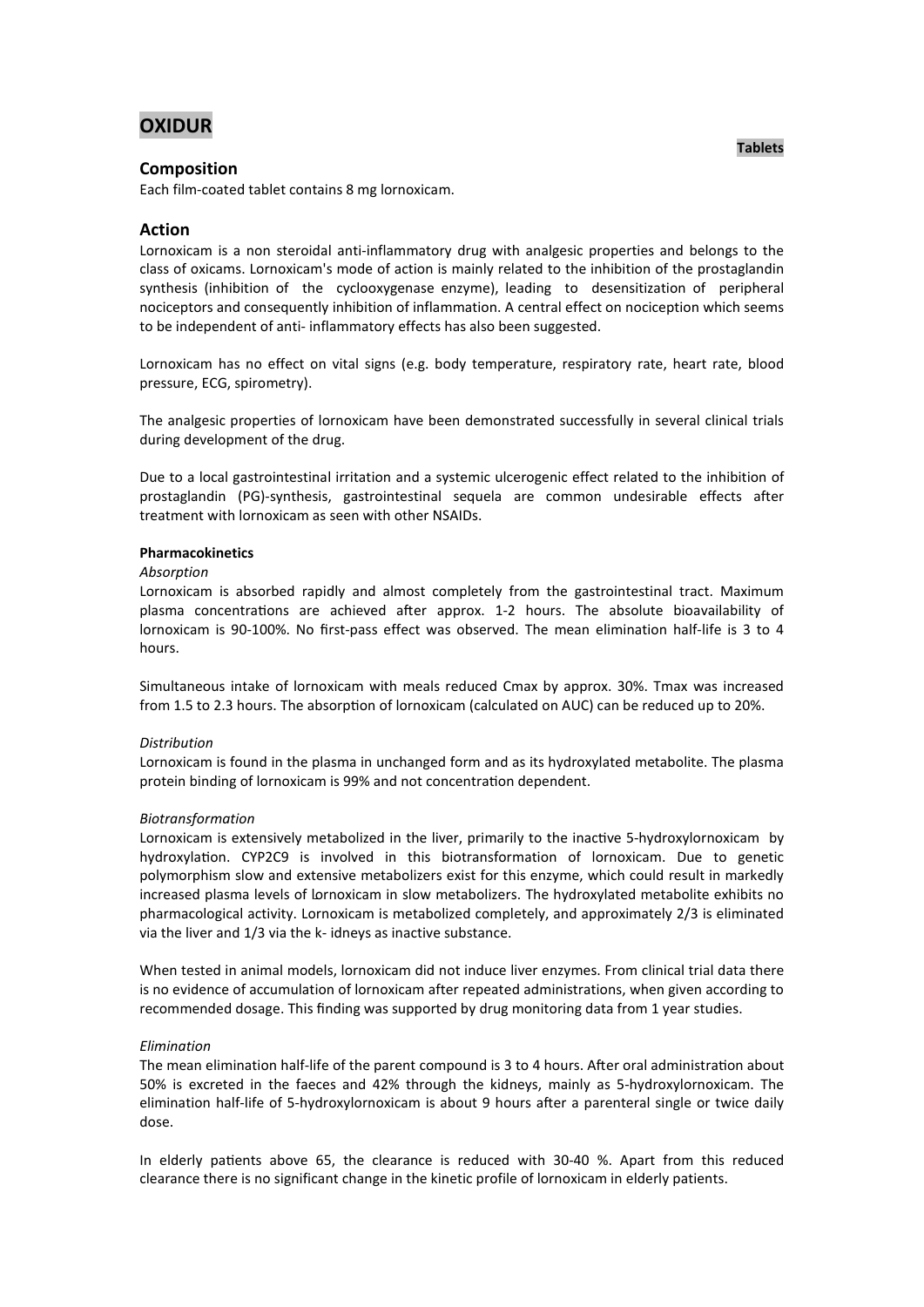There is no significant change in the kinetic profile of lornoxicam in patients with renal or hepatic failure, except for accumulation in patients with chronic liver disease after 7 days of treatment with daily doses of 12 and 16 mg.

# **Indications**

Oxidur is indicated for:

- Short term treatment of moderate pain such as pain after dental surgery
- Treatment of pain associated with acute lumbo-sciatica
- Symptomatic treatment of pain and inflammation in osteoarthritis and rheumatoid arthritis

# **Contraindications**

- Hypersensitivity to lornoxicam, or any of its excipients
- Hypersensitivity (symptoms like asthma, rhinitis, angioedema or urticaria) to other non steroidal anti-inflammatory drugs, including acetylic salicylic acid.
- Gastro-intestinal bleeding, cerebrovascular bleeding or other bleeding disorders
- Active or history of recurrent peptic ulceration/hemorrhage (two or more distinct episodes of proven ulceration or bleeding)
- Severe hepatic impairment
- Severe renal impairment (Serum creatinine > 700 µmol/L)
- Thrombocytopenia
- History of gastrointestinal bleeding or perforation, related to previous NSAID therapy
- $\bullet$  Severe heart failure
- The third trimester of pregnancy.

# **Warnings and Precautions**

For the following disorders, lornoxicam should only be administered after careful risk-benefit assessment.

Renal impairment: Lornoxicam should be administered with precaution in patients with mild (serum creatinine 150-300 µmol/l) to moderate (serum creatinine 300 - 700 µmol/l) renal impairment due to dependency on renal prostaglandins for maintenance of renal blood flow. Treatment with lornoxicam should be discontinued if renal function deteriorates during treatment.

- Renal functions should be monitored in patients who undergo major surgery, with cardiac failure, receiving treatment with diuretics, receiving concomitant treatment with drugs that are
- suspected to or known to be able to cause kidney damage.
- Patients with blood coagulation disorders .Careful clinical monitoring and laboratory assessment is recommended. (eg. APTT).
- Hepatic impairment (e.g. liver cirrhosis): Clinical monitoring and laboratory assessments at regular intervals should be considered in patients with hepatic impairment as accumulation of lornoxicam (increase in AUC) may occur after treatment with daily doses of 12-16 mg. Apart from that, hepatic impairment does not seem to affect pharmacokinetic parameters of lornoxicam as compared to healthy subjects.
- Long term treatment (longer than 3 months).
- Regular laboratory assessments of haematology (haemoglobin), renal functions (creatinine) and liver enzymes is recommended.
- Elderly patients above 65 years: Monitoring of renal and hepatic function is recommended. Precaution is advised in elderly postoperative patients.

The use of lornoxicam with concomitant NSAIDs including cyclooxygenase-2 selective inhibitors should be avoided.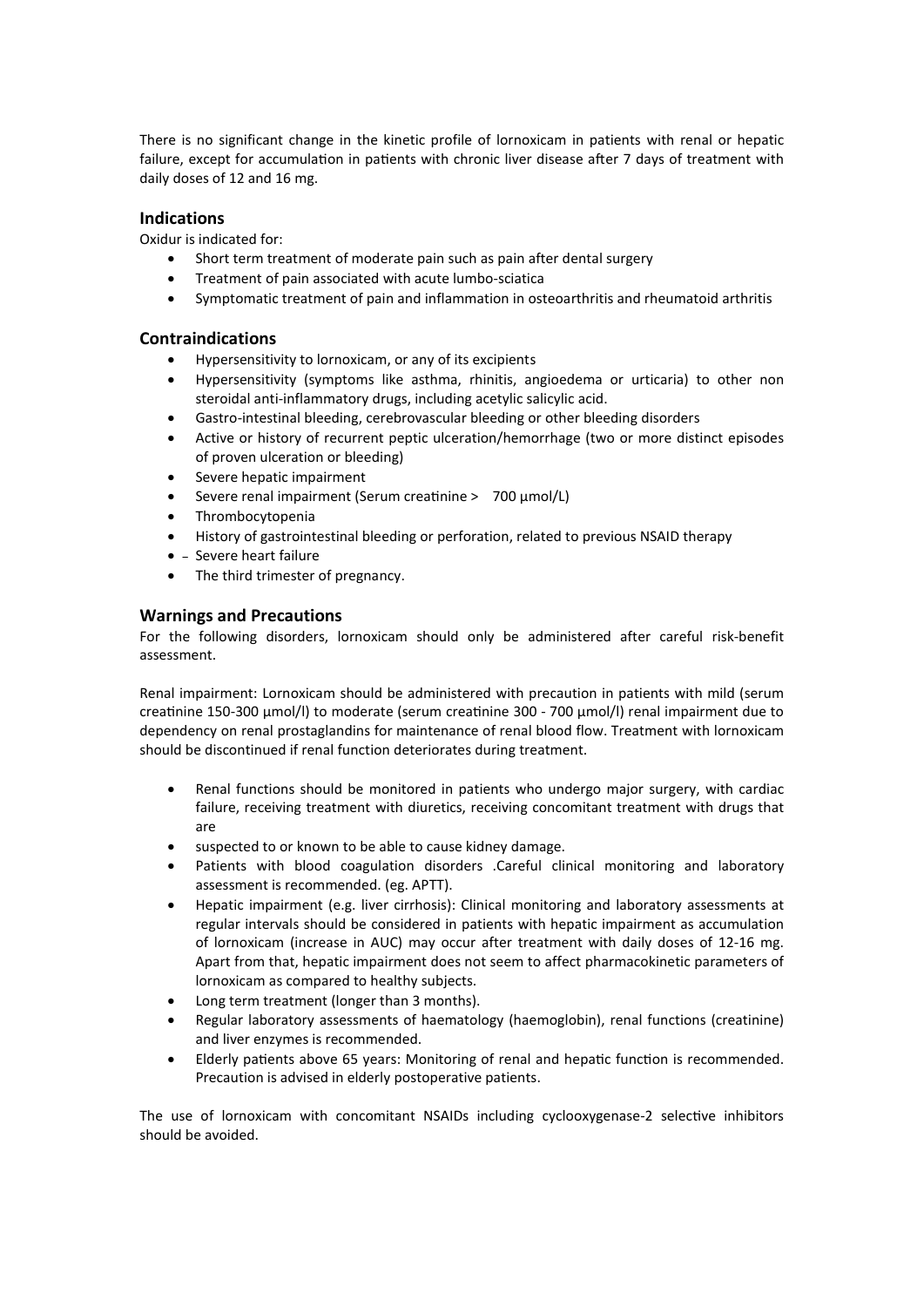Undesirable effects may be minimized by using lowest effective dose for the shortest duration necessary to control symptoms.

Gastrointestinal bleeding, ulceration and perforation: GI bleeding, ulceration or perforation, which can be fatal, has been reported with all NSAIDs at anytime during treatment, with or without warning symptoms or a previous history of serious GI events.

The risk of GI bleeding, ulceration or perforation is higher with increasing NSAID doses, in patients with a history of ulcer, particularly if complicated with haemorrhage or perforation, and in the elderly. These patients should commence treatment on the lowest dose available.

Combination therapy with protective agents (e.g. misoprostol or proton pump inhibitors) should be considered for these patients, and also for patients requiring concomitant low dose acetylsalicylic acid or other active substances likely to increase gastrointestinal risk. Clinical monitoring at regular intervals is recommended.

Patients with a history of GI toxicity, particularly when elderly, should report any unusual abdominal symptoms (especially GI bleeding) particularly in the initial stages of treatment.

Caution should be advised in patients receiving concomitant medicinal products which could increase the risk of ulceration or bleeding, such as oral corticosteroids, anticoagulants such as warfarin, selective serotonin-reuptake inhibitors or anti-platelet agents such as acetylsalicylic acid.

When GI bleeding or ulceration occurs in patients receiving lornoxicam, the treatment should be withdrawn.

NSAIDs should be given with care to patients with a history of gastrointestinal disease (ulcerative colitis, Crohn's disease) as their condition may be exacerbated.

The elderly have an increased frequency of adverse reactions to NSAIDs especially gastrointestinal bleeding and perforation which may be fatal.

Caution is required in patients with a history of hypertension and/or heart failure as fluid retention and oedema have been reported in association with NSAID therapy.

Appropriate monitoring and advice are required for patients with a history of hypertension and/or mild to moderate congestive heart failure as fluid retention and oedema have been reported in association with NSAID therapy.

Clinical trial and epidemiological data suggest that use of some NSAIDs (particularly at high doses and in long term treatment) may be associated with a small increased risk of arterial thrombotic events (for example myocardial infarction or stroke). There are insufficient data to exclude such a risk for lornoxicam.

Patients with uncontrolled hypertension, congestive heart failure, established ischaemic heart disease, peripheral arterial disease, and/or cerebrovascular disease should only be treated with Lornoxicam after careful consideration. Similar consideration should be made before initiating longerterm treatment of patients with risk factors for cardiovascular disease (e.g. hypertension, hyperlipidaemia, diabetes mellitus, smoking).

Concomitant treatment with NSAIDs and heparin in the context of a spinal or epidural anaesthesia increases the risk of spinal/epidural haematoma.

Serious skin reactions, some of them fatal, including exfoliative dermatitis, Stevens-Johnson syndrome, and toxic epidermal necrolysis, have been reported very rarely in association with the use of NSAIDs (see section 4.8). Patients appear to be at highest risk of these reactions early in the course of therapy, the onset of the reaction occurring in the majority of cases within the first month of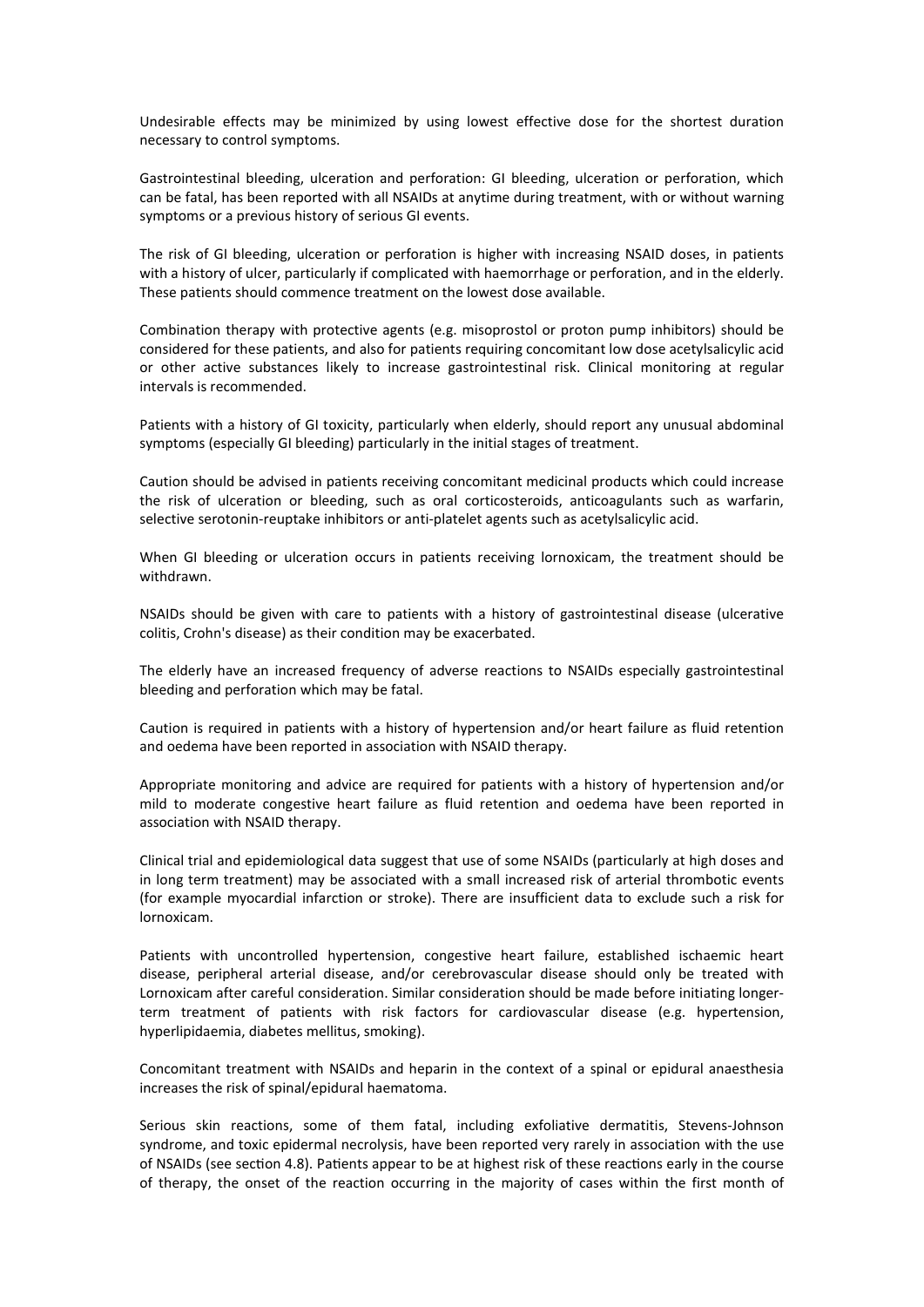treatment. Lornoxicam should be discontinued at the first appearance of skin rash, mucosal lesions, or any other sign of hypersensitivity.

Caution is required if administered to patients suffering from, or with a previous history of, bronchial asthma since NSAIDs have been reported to precipitate bronchospasm in such patients.

In patients with systemic lupus erythematosus (SLE) and mixed connective tissue disorders there may be an increased risk of aseptic meningitis.

Lornoxicam reduces platelet aggregation and prolongs bleeding time and consequently care should be taken when administering to patients with increased bleeding tendency.

Concomitant treatment of NSAIDs and tacrolimus may increase the risk of nephrotoxicity owing to reduced synthesis of prostacyclin in the kidney. Renal function must therefore be monitored closely in patients receiving combination therapy.

As with most NSAIDs occasional increase in serum transaminases level, increase in serum bilirubin or other liver function parameters, as well as increases in serum creatinine and blood urea nitrogen as well as other laboratory abnormalities have been reported. Should any such abnormality prove significant or persist the administration of lornoxicam should be stopped and appropriate investigations prescribed.

This medicinal product contains lactose. Patients with rare hereditary problems of galactose intolerance, the Lapp lactase deficiency or glucose-galactose malabsorption should not take this medicine.

The use of lornoxicam, as with any drug known to inhibit cyclooxygenase/prostaglandin synthesis, may impair fertility and is not recommended in women attempting to conceive. In women who have difficulties conceiving or who are undergoing investigation of infertility, withdrawal of lornoxicam should be considered.

Exceptionally, varicella can be at the origin of serious cutaneous and soft tissues infectious complications.

To date, the contributing role of NSAIDs in the worsening of these infections cannot be ruled out. Thus, it is advisable to avoid use of lornoxicam in case of varicella.

### **Pregnancy**

### *Category C*

Lornoxicam is contraindicated on the third trimester of pregnancy and should not be used during pregnancy in the first and second trimesters and delivery as no clinical data on exposed pregnancies are available.

There are no adequate data from the use of lornoxicam in pregnant women. Studies in animals have shown reproductive toxicity.

Inhibition of prostaglandin synthesis may adversely affect the pregnancy and/or the embryo/fetal development. Data from epidemiological studies suggest an increased risk of miscarriage and of cardiac malformation after use of a prostaglandin synthesis inhibitor in early pregnancy. The risk is believed to increase with dose and duration of therapy. In animals, administration of a prostaglandin synthesis inhibitor has been shown to result in increased pre- and post implantation loss and embryofetal lethality. During the first and second trimester of pregnancy, prostaglandin synthesis inhibitors should not be given unless clearly necessary.

Prostaglandin synthesis inhibitors administered during the third trimester of pregnancy may expose the fetus to cardiopulmonary toxicity (premature closure of the ductus arteriosus and pulmonary hypertension) and renal dysfunction which may lead to renal failure and hence a reduced quantity of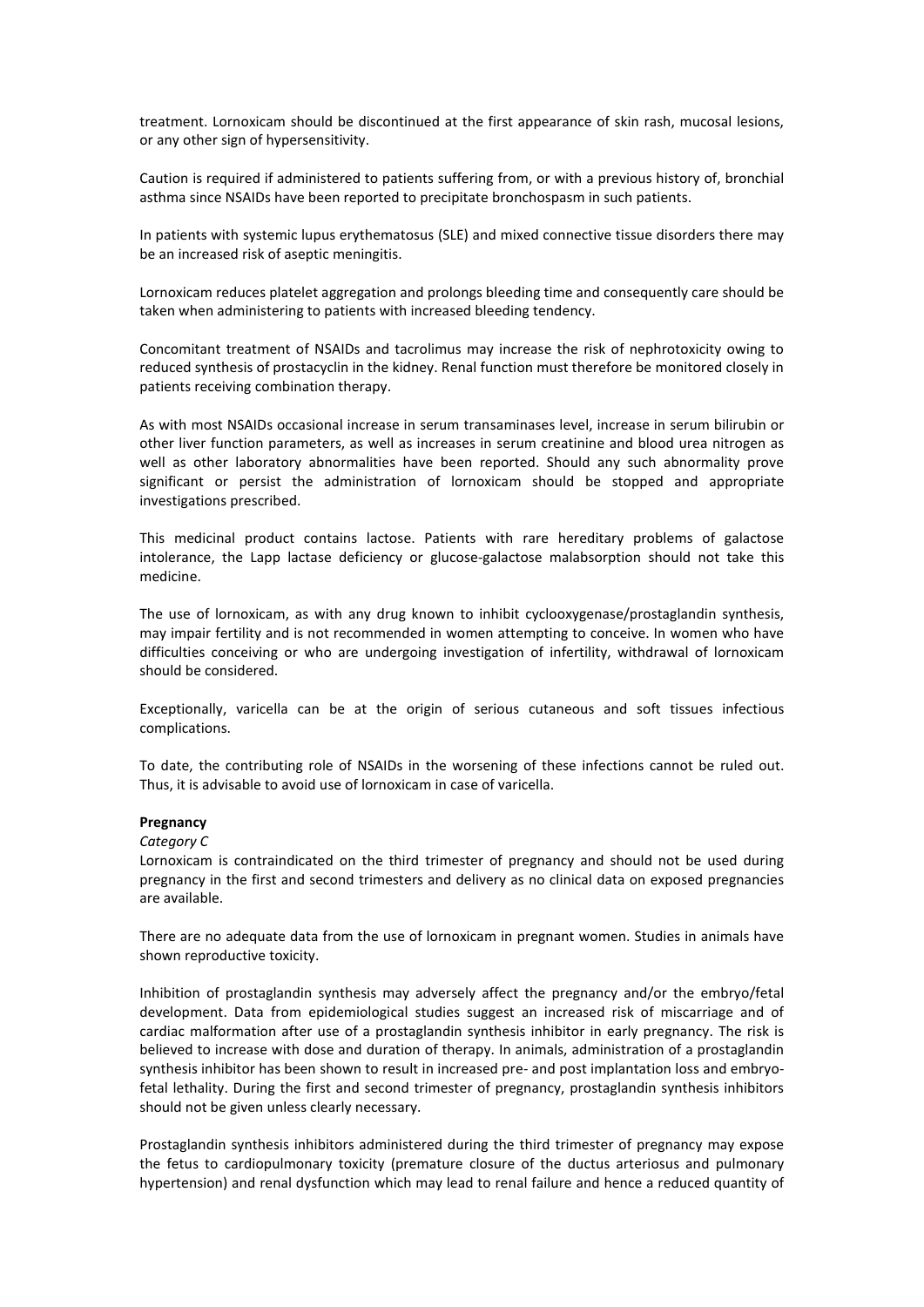amniotic fluid. At the end of pregnancy, prostaglandin synthesis inhibitors may expose the mother and the fetus to increased bleeding time and inhibition of uterine contractions, which may delay or prolong the labour. Therefore, the use of lornoxicam is contraindicated during the third trimester of pregnancy.

#### **Nursing Mothers**

There are no data on the excretion of lornoxicam in human breast milk. Lornoxicam is excreted in milk of lactating rats in relatively high concentrations. Therefore lornoxicam should not be used in breastfeeding women.

### **Adverse Reactions**

The most commonly observed adverse events of NSAIDs are gastrointestinal in nature. Peptic ulcers, perforation or GI bleeding, sometimes fatal, particularly in the elderly, may occur. Nausea, vomiting, diarrhoea, flatulence, constipation, dyspepsia, abdominal pain, melaena, haematemesis, ulcerative stomatitis, exacerbation of colitis and Crohn's disease have been reported following administration of NSAIDs. Less frequently, gastritis has been observed.

Approximately 20% of patients treated with lornoxicam can be expected to experience adverse reactions. The most frequent adverse effects of lornoxicam include nausea, dyspepsia, indigestion, abdominal pain, vomiting, and diarrhea. These symptoms have generally occurred in less than 10% of patients in available studies.

Oedema, hypertension, and cardiac failure, have been reported in association with NSAID treatment. Clinical trial and epidemiological data suggest that use of some NSAIDs (particularly at high doses and in long term treatment) may be associated with an increased risk of arterial thrombotic events (for example

myocardial infarction or stroke).

Listed below are undesirable effects which generally occurred in more than 0.05% of the 6.417 patients treated in clinical phase II, III and IV trials.

Very common (≥1/10); Common (≥1/100, <1/10); Uncommon (≥1/1000, <1/100); rare (≥1/10.000,  $\langle 1/1.000$ ); Very rare (<1/10.000), not known (cannot be estimated from the available data)

*Infections and infestations* Rare: Pharyngitis.

#### *Blood and the lymphatic system disorders*

Rare: Anaemia, thrombocytopenia, leucopoenia, prolonged bleeding time Very rare: Ecchymosis. NSAIDs have been reported to cause potentially severe hematological disorders like neutropenia, agranulocytosis, aplastic anaemia, and hemolytic anaemia as class effects.

*Immune system disorders* Rare: Hypersensitivity, anaphylactoid reaction, anaphylaxis

*Metabolism and nutrition disorders* Uncommon: Anorexia, weight changes.

*Psychiatric disorders* Uncommon: Insomnia, depression. Rare: Confusion, nervousness, agitation.

*Nervous system disorders* Common: Mild and transient headache, dizziness. Rare: Somnolence, paraesthesia, dysgeusia, tremor, migraine. Very rare: Aseptic meningitis in patients with SLE and mixed connective tissue disorder .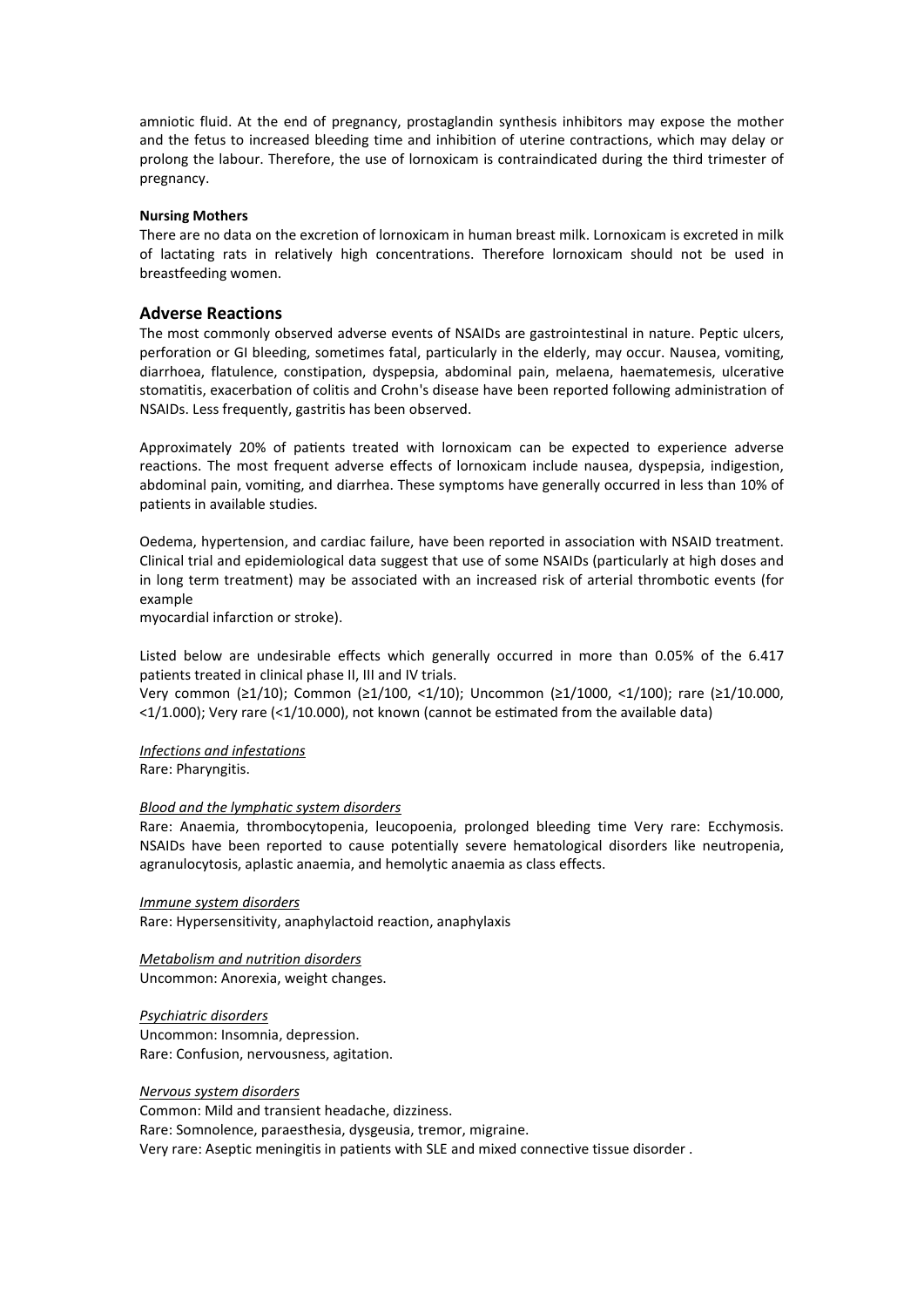*Eye disorders* Uncommon: Conjunctivitis Rare: Visual disturbances.

*Ear and labyrinth disorders* Uncommon: Vertigo, tinnitus.

# *Cardiac disorders*

Uncommon: Palpitations, tachycardia, oedema, cardiac failure.

*Vascular disorders* Uncommon: Flushing, oedema. Rare: Hypertension, hot flush, haemorrhage, haematoma.

*Respiratory, thoracic and mediastinal disorders* Uncommon: Rhinitis. Rare: Dyspnoea, cough, bronchospasm.

# *Gastrointestinal disorders*

Common: Nausea, abdominal pain, dyspepsia, diarrhoea, vomiting. Uncommon: Constipation, flatulence, eructation, dry mouth, gastritis, gastric ulcer, abdominal pain upper, duodenal ulcer, mouth ulceration.

Rare: Melaena, haematemesis, stomatitis, oesophagitis, gastrooesophageal reflux, dysphagia, aphthous stomatitis, glossitis, perforated peptic ulcer, gastrointestinal hemorrhage.

## *Hepatobiliary disorders*

Uncommon: Increase in liver function tests, SGPT (ALT) or SGOT (AST). Very rare: Hepatotoxicity resulting in e.g. hepatic failure, hepatitis, jaundice and cholestasis.

# Skin and subcutaneous tissue disorders

Uncommon: Rash, pruritus, hyperhidrosis, rash erythematous, urticaria, angioedema and alopecia, dermatitis, ecchymoses.

Rare: Dermatitis and eczema, purpura.

Very rare: Oedema and bullous reactions, Stevens-Johnson syndrome, toxic epidermal necrolysis

# *Musculoskeletal and connective tissue disorders*

Uncommon: Arthralgia Rare: Bone pain, muscle spasms, myalgia.

## *Renal and urinary disorders*

Rare: Nocturia, micturition disorders, increase in blood urea nitrogen and creatinine levels. Very rare: Lornoxicam may precipitate acute renal failure in patients with pre-existing renal impairment, who are dependent on renal prostaglandins for maintenance of renal blood flow.

Nephrotoxicity in various forms including nephritis and nephrotic syndrome has been associated with NSAIDs as class effect.

## *General disorders and administration site conditions*

Uncommon: Malaise, face oedema Rare: Asthenia.

# **Drug Interactions**

Concomitant administration of lornoxicam and

- Cimetidine: Increased plasma concentrations of lornoxicam. (No interaction between lornoxicam and ranitidine, or lornoxicam and antacids has been demonstrated).
- Anti-coagulants: NSAIDs may enhance the effects of anti-coagulants, such as warfarin). Careful monitoring of INR should be undertaken
- Phenprocoumon: Decreased effect of phenprocoumon treatment.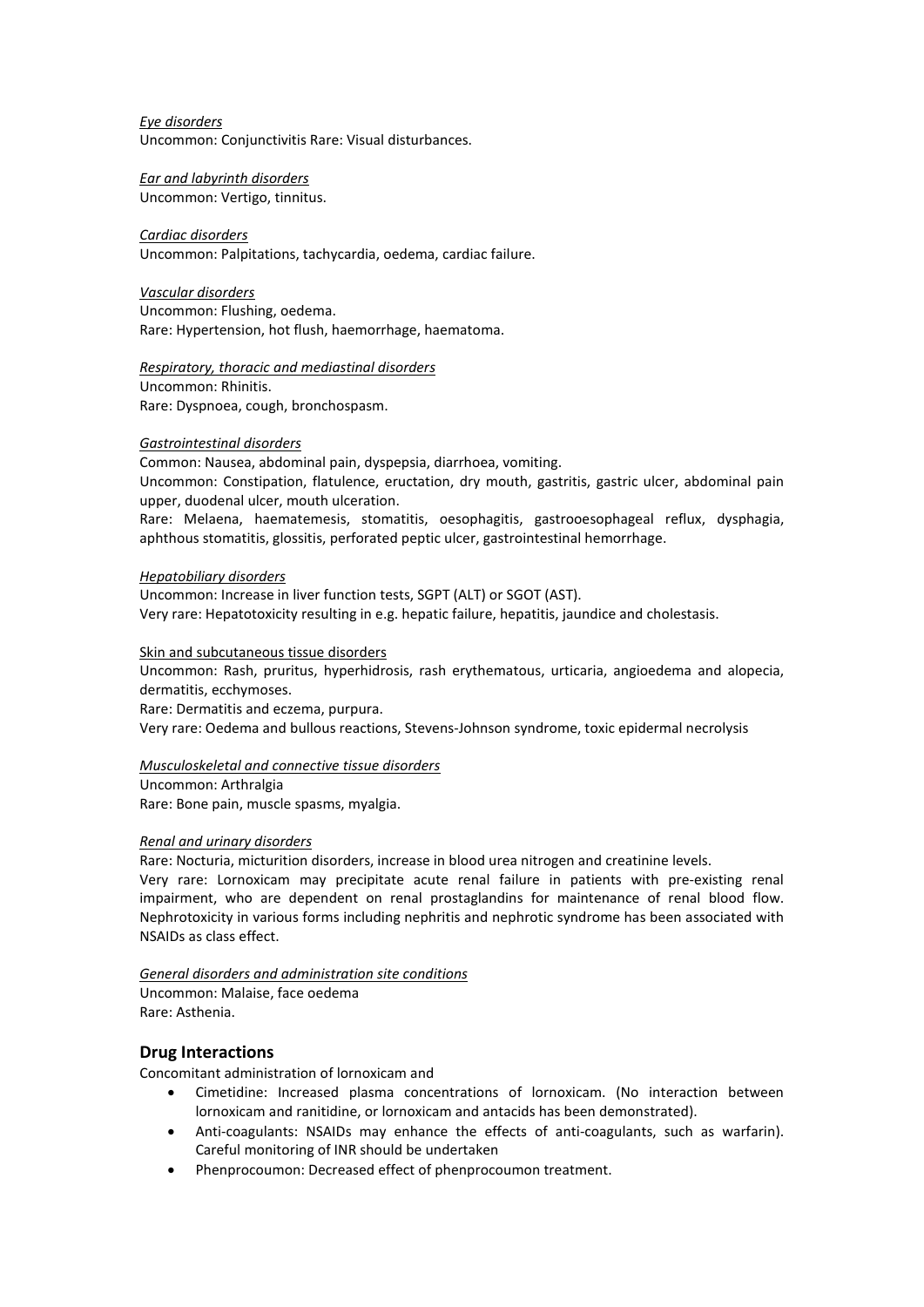- Heparin: NSAIDs increase the risk of spinal or epidural haematoma when given concomitantly to heparin in the context of spinal or epidural anaesthesia.
- ACE inhibitors: The antihypertensive effect of the ACE inhibitor may decrease.
- Diuretics: Decreased diuretic and antihypertensive effect of loop diuretics, thiazide diuretics and potassium sparing diuretics
- Beta-adrenergic blockers: Decreased antihypertensive efficacy.
- Digoxin: Decreased renal clearance of digoxin.
- Corticosteroids: Increased risk of gastrointestinal ulceration or bleeding.
- Quinolone antibiotics: Increased risk of seizures.
- Anti-platelet agents: Increased risk of gastrointestinal bleeding .
- Other NSAIDs: Increased risk of gastrointestinal bleeding.
- Methotrexate: Increased serum concentration of methotrexate. Increased toxicity may result. When concomitant therapy has to be used careful monitoring should be undertaken.
- Selective serotonin reuptake inhibitors (SSRIs): Increased risk of gastrointestinal bleeding.
- Lithium: NSAIDs inhibit renal clearance of lithium, thus the serum concentration of lithium may increase above toxicity limits. Therefore serum lithium levels require monitoring, especially during initiation, adjustment and withdrawal of treatment.
- Cyclosporine: Increased serum concentration of cyclosporine. Nephrotoxicity of cyclosporine may be enhanced via renal prostaglandin mediated effects. During combined treatment renal function should be monitored.
- Sulphonylureas: Increased risk of hypoglycaemia.
- Known inducers and inhibitors of CYP2C9 isoenzymes: Lornoxicam (as other NSAIDs depending on the cytochrome P450 2C9 (CYP2C9 isoenzyme)) has interactions with known inducers and inhibitors of CYP2C9 isoenzymes .
- Tacrolimus: Increase the risk of nephrotoxicity owing to reduced synthesis of prostacyclin in the kidney. During combined treatment renal function should be monitored.
- Pemetrexed: NSAIDs may reduce renal clearance of pemetrexed resulting in increased renal and gastrointestinal toxicity, and myelosuppression.

Lornoxicam shows a delayed absorption when given with food. Therefore, it should not be taken with food when a quick onset of efficacy (relief of pain) is required. Food may decrease the absorption with about 20% and increase  $T_{\text{max}}$ .

# **Dosage and Administration**

For all patients the appropriate dosing regimen should be based upon individual response to treatment.

## Pain

8-16 mg lornoxicam daily divided into 2 or 3 doses. Maximum recommended daily dose is 16 mg.

## Osteoarthritis and Rheumatoid arthritis

Initial recommended dose is 12 mg lornoxicam daily divided into 2 or 3 doses. Maintenance dose should not exceed 16 mg lornoxicam daily.

Oxidur tablets are for oral use and should be taken with a sufficient quantity of liquid.

## **Dosage for children and elderly patients:**

## *Children and adolescents*

Lornoxicam is not recommended for use in children and adolescents below age 18 due to a lack of data on safety and efficacy.

## *Elderly*

No special dosage modification is required for elderly patients above age 65 unless renal or hepatic function is impaired. Lornoxicam should be administered with precaution as gastrointestinal adverse effects are less well tolerated in this group.